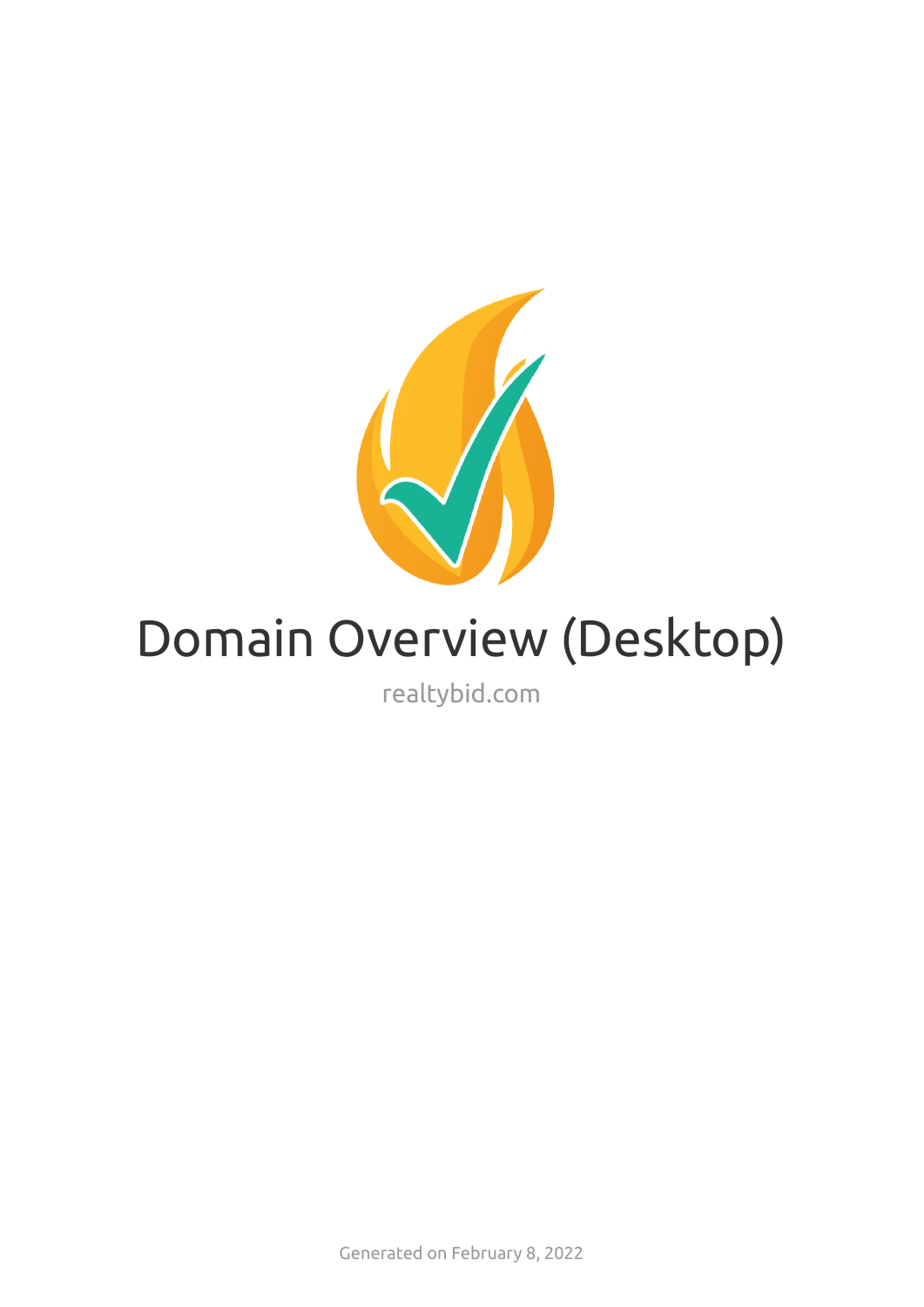

#### **Organic Search: Summary**

US | realtybid.com

#### **Paid Search: Summary**

US | realtybid.com

| 2.0 <sup>K -8%</sup> TRAFFIC |        |       | <b>2.3 EX</b> (-23%) TRAFFIC |        |        |
|------------------------------|--------|-------|------------------------------|--------|--------|
| SEMrush Rank                 | 679.4k |       | <b>Kevwords</b>              | 40     | $-17%$ |
| Keywords                     | 1.3K   |       | -4% Traffic Cost             | \$1.9K | $-2%$  |
| Traffic Cost                 | \$3.0K | $-5%$ |                              |        |        |

#### **Backlinks: Summary**

Root Domain: realtybid.com



#### Referring Domains 888

Referring IPs 1K

**Organic Search: Keywords By Country**

#### **Paid Search: Ad Keywords by Country**

realtybid.com





# **Trac: Organic vs Paid**

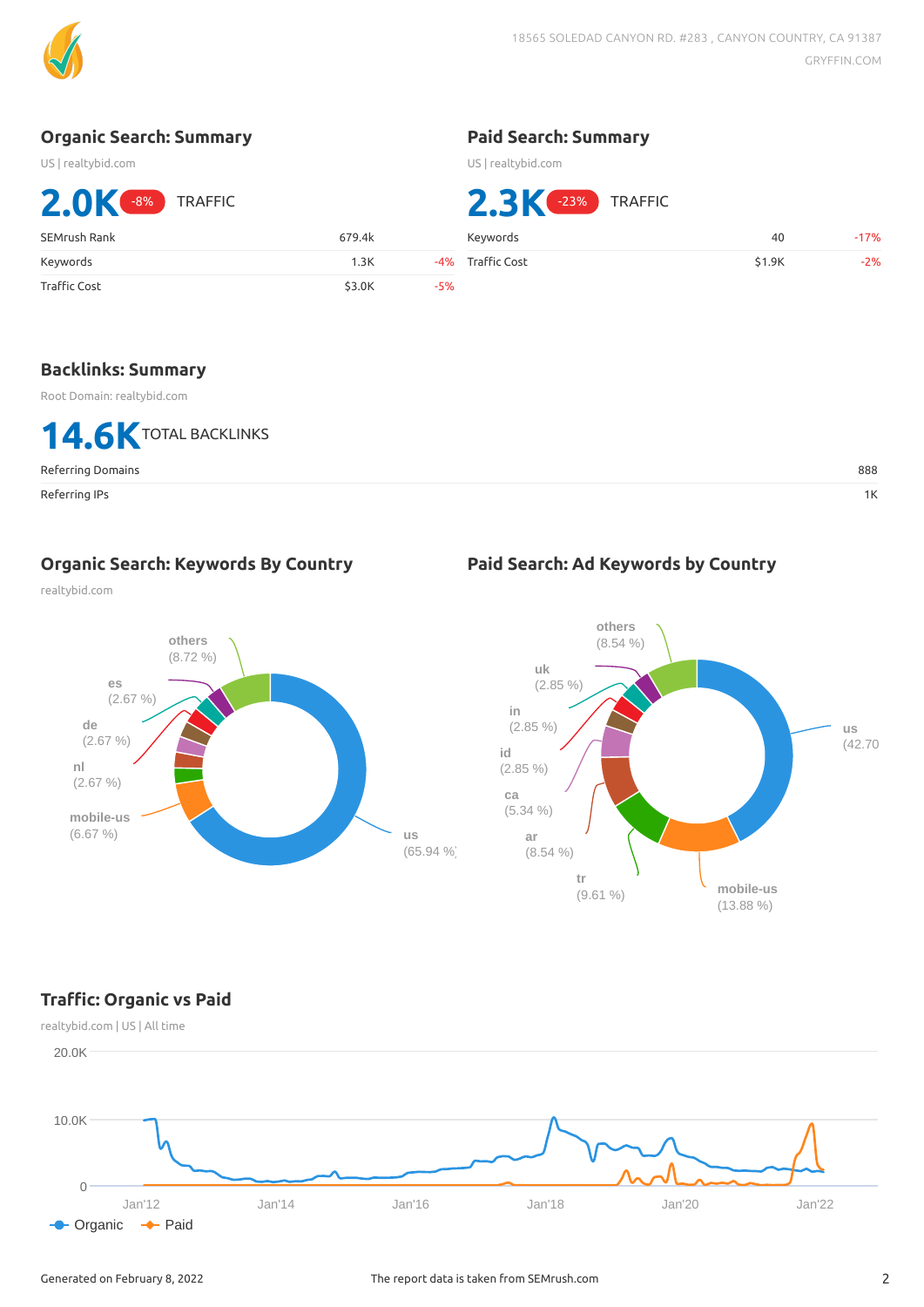

# **Organic** search traffic

# **Organic Search: Top Keywords (1,324)**

US | realtybid.com

| Keyword               | Pos  | Volume | CPC (USD) | Traffic                                                                                                                        |
|-----------------------|------|--------|-----------|--------------------------------------------------------------------------------------------------------------------------------|
| realtybid             | 1(1) | 720    | 2.06      | 28.91%<br><b>Contract Contract Contract Contract Contract Contract Contract Contract Contract Contract Contract Contract C</b> |
| online house auctions | 3(3) | 1,300  | 1.42      | 5.87%                                                                                                                          |
| home auctions near me | 6(6) | 1,900  | 0.79      | 4.76%<br>П                                                                                                                     |
| realtybid com         | 1(1) | 110    | 1.35      | 4.41%                                                                                                                          |
| realtybid reviews     | 1(1) | 90     | 5.04      | 3.61%                                                                                                                          |

## **Organic Search: Keyword Position Distribution**

US | realtybid.com



# **Keywords by Intent**

US | realtybid.com

| Intent                 |       | Keywords | Traffic |
|------------------------|-------|----------|---------|
| <b>O</b> Informational | 36.1% | 526      | 285     |
| Navigational           | 6.7%  | 98       | 887     |
| Commercial             | 32.8% | 478      | 599     |
| <b>Transactional</b>   | 24.4% | 356      | 342     |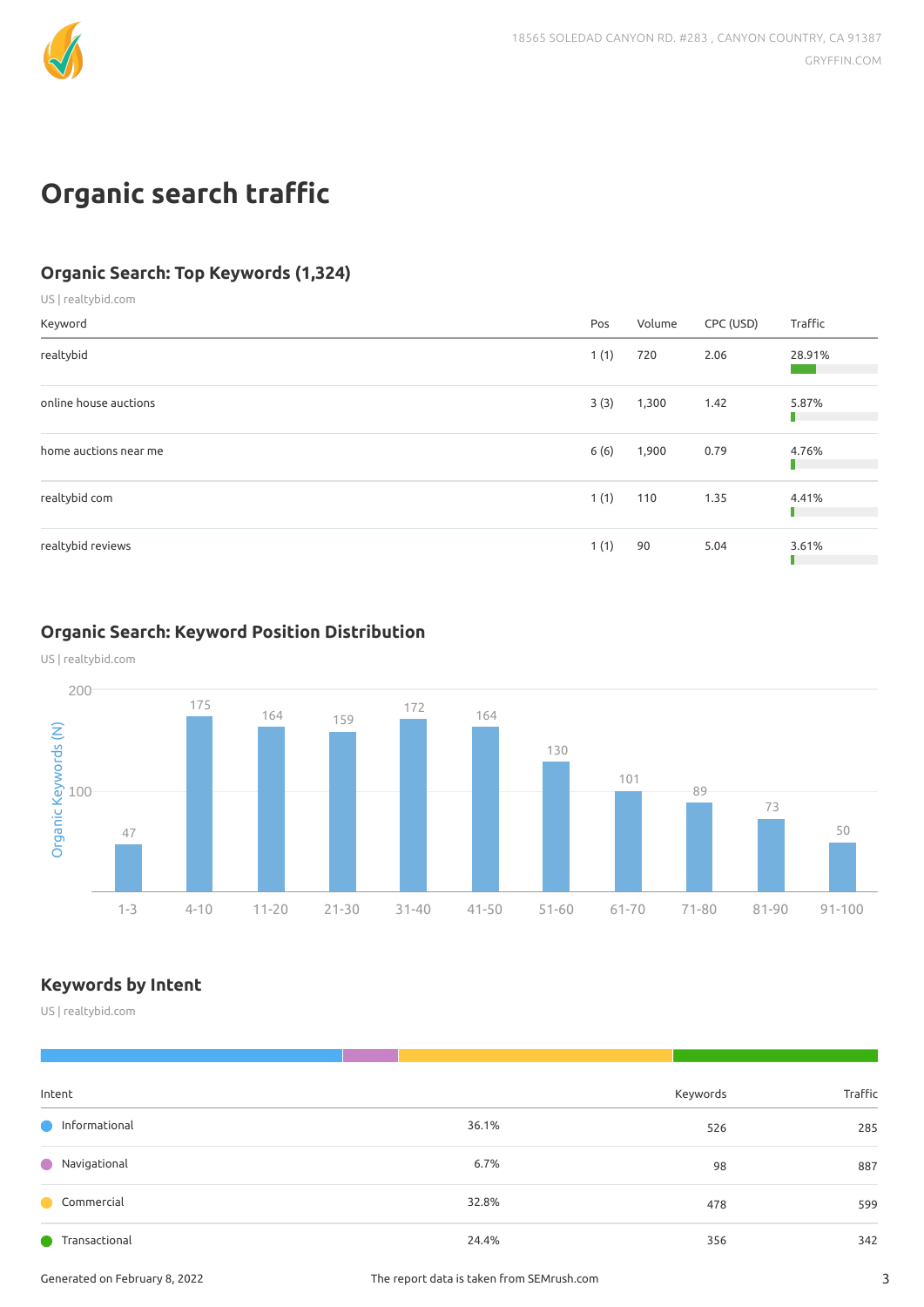

### **Organic Search: Top Competitors (1,633)**

| US   realtybid.com     |               |             |            |
|------------------------|---------------|-------------|------------|
| Competitor             | Com. Keywords | SE Keywords | Com. Level |
| servicelinkauction.com | 166           | 3.3k        | 35%        |
| homes4income.com       | 50            | 978         | 22%        |
| williamsauction.com    | 96            | 3.3k        | 19%        |
| ashlandauction.com     | 47            | 2.2k        | 15%        |
| hubzu.com              | 243           | 7.2k        | 15%        |

#### **Organic Search: Competitive Position Map**





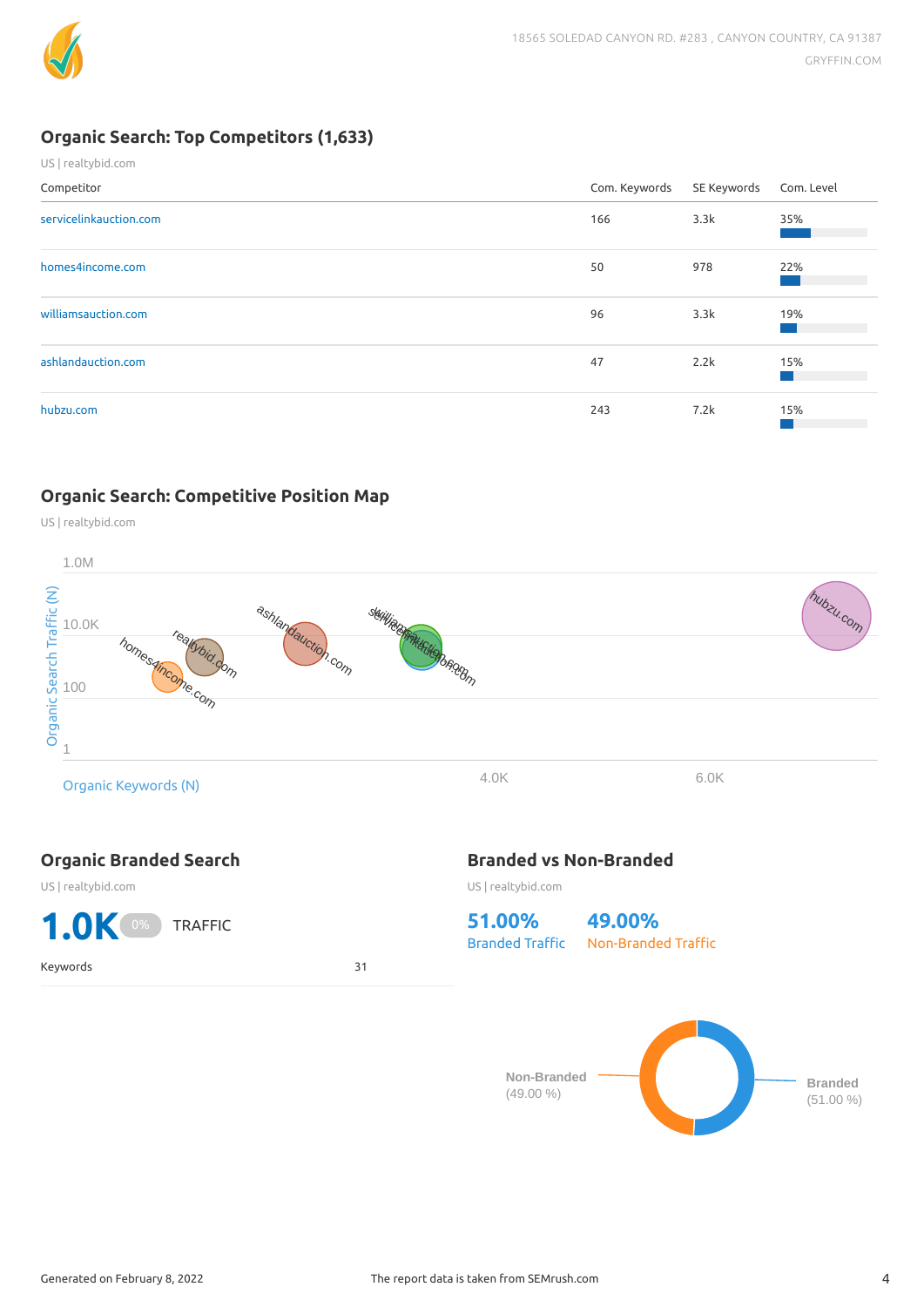

#### **Organic Search: Branded Trac Trend**

US | realtybid.com



# **Paid search traffic**

#### **Paid Search: Top Keywords (40)**

#### US | realtybid.com

| Keyword                   | Pos  | Volume | CPC (USD) | Traffic |
|---------------------------|------|--------|-----------|---------|
| zillow arkansas           | 1(1) | 8,100  | 0.47      | 16.27%  |
| craigslist panama city fl | 2(2) | 27,100 | 0.53      | 15.07%  |
| craigslist panama city fl | 2(2) | 27,100 | 0.62      | 15.07%  |
| craigslist columbus ga    | 2(2) | 27,100 | 2.26      | 15.07%  |
| hibid texas               | 1(1) | 5,400  | 0.40      | 10.83%  |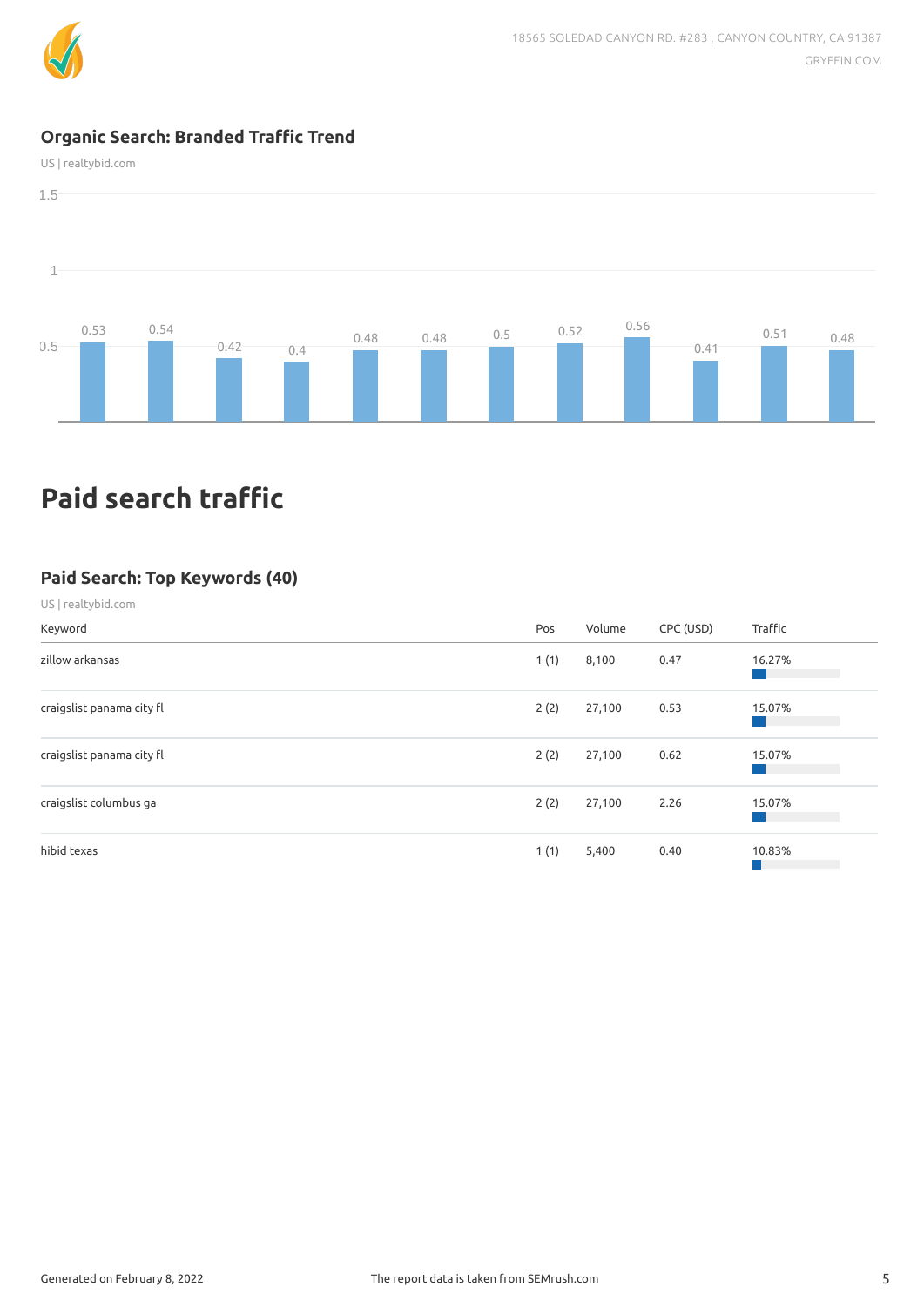

### **Paid Search: Ad Copy Position Distribution**

US | realtybid.com



## **Paid Search: Top Competitors (56)**

| US   realtybid.com |               |              |            |
|--------------------|---------------|--------------|------------|
| Competitor         | Com. Keywords | Ads Keywords | Com. Level |
| whenyouthink.com   | 1             | 4            | 4%         |
| jjmanning.com      |               | 6            | 4%         |
| lastbestplace.com  |               | 6            | 4%         |
| brookwalsh.com     |               | 9            | 4%         |
| 21waterfront.com   |               | 11           | 4%         |

#### **Paid Search: Competitive Positioning Map**

US | realtybid.com



# **Sample Ads (40)**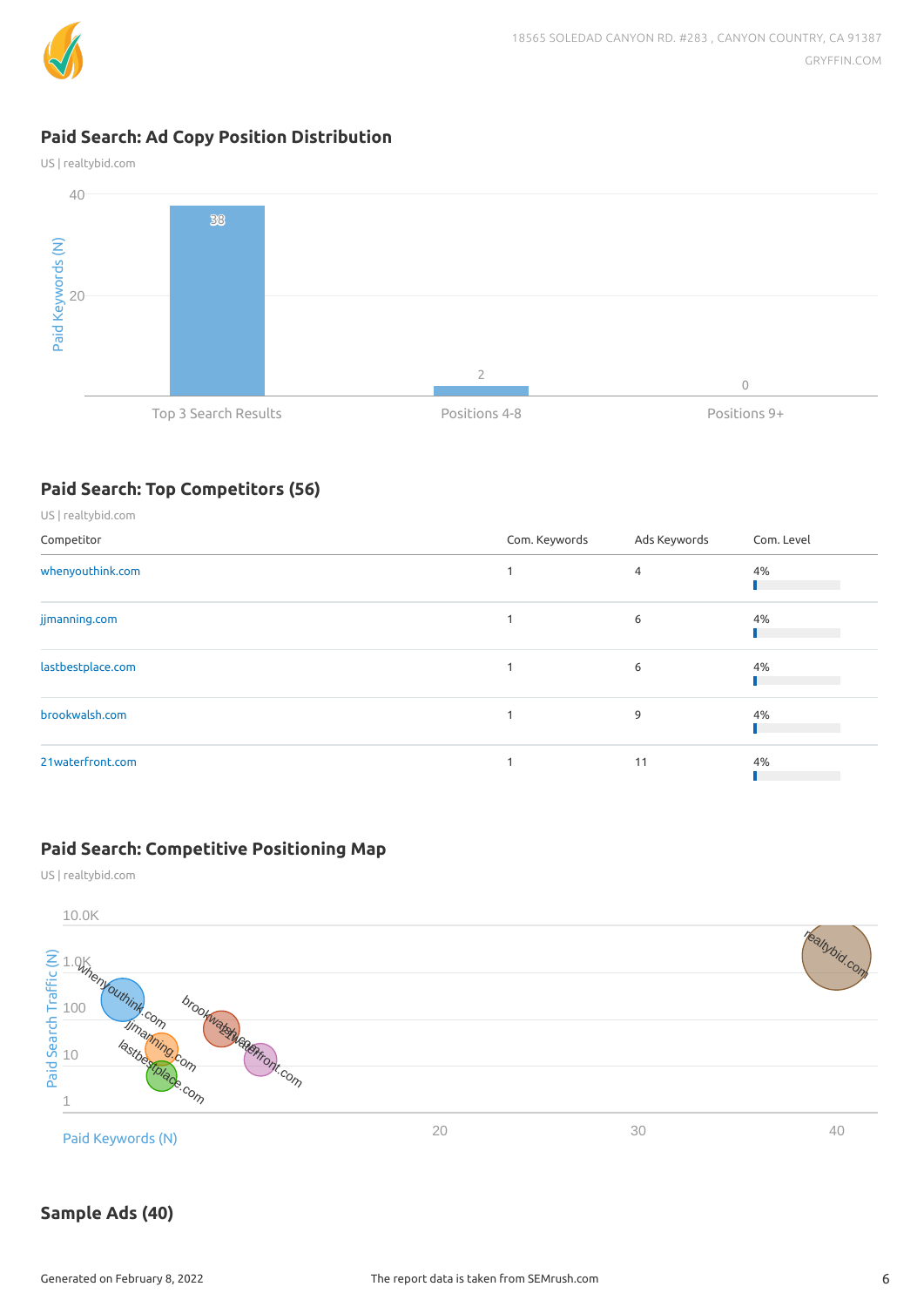

US | realtybid.com

#### [Properties](https://www.realtybid.com/auction/arkansas/) in Arkansas - Amazing Deals in Arkansas Ad https://www.realtybid.com/

Great foreclosure auction opportunities on Arkansas properties, smart investments. Huge Discounts, Smart Investments. 20 Years Experience. Auctions Made Easy. Online Auctions.

#### Florida Foreclosure Auctions - Bid on Florida [Foreclosures](https://www.realtybid.com/auction/Florida.cfm) Ad https://www.realtybid.com/

RealtyBid's Been Auctioning Properties Online Since 2001. Sign Or Register! Great investment opportunities in Florida with low starting bids. Auctions Made Easy. Investor Financing. Secure Transactions. Huge Discounts. 15+ Years Experience.

#### Florida [Foreclosure](https://www.realtybid.com/auction/florida.cfm) Auctions - Huge Bargains, Bid Now. Ad https://www.realtybid.com/

Great investment opportunities in Florida with low starting bids. Auctions Made Easy. Investor Financing. Secure Transactions. Huge Discounts. 15+ Years Experience. Types: Huge Deals, Distressed Properties, Investor Bargains.

#### Georgia [Foreclosure](https://www.realtybid.com/auction/georgia/) Auctions - Huge Sale, Bid Now. Ad https://www.realtybid.com/

Great investment opportunities in Georgia with low starting bids. Auctions Made Easy. Investor Financing. Secure Transactions. Huge Discounts. 15+ Years Experience. Types: Huge Deals, Distressed Properties, Investor Bargains.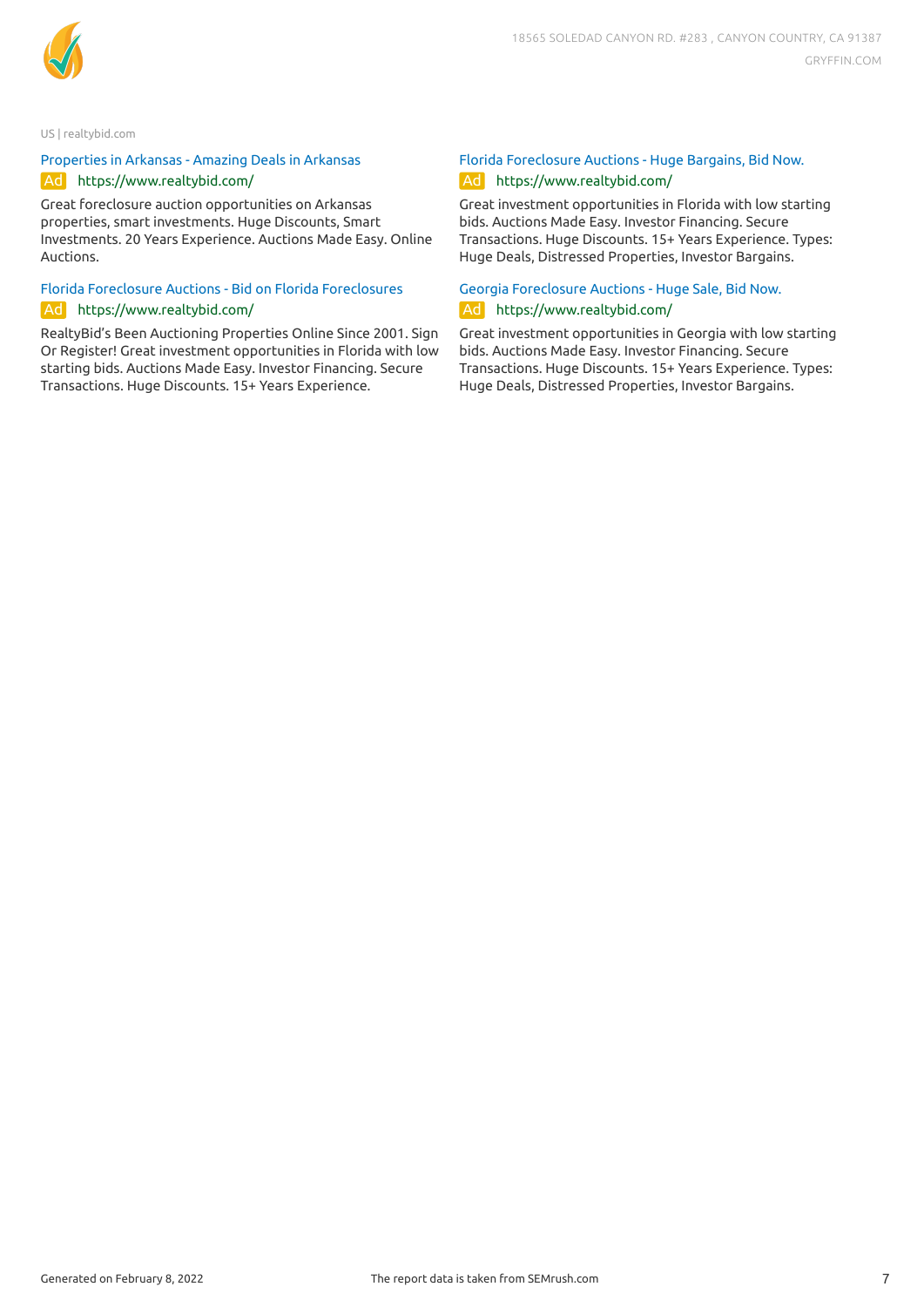

# **Backlinks**

#### **Top backlinks**

| Root Domain: realtybid.com                                                                                                      |                                           |      |
|---------------------------------------------------------------------------------------------------------------------------------|-------------------------------------------|------|
| Referring page Title / Referring page URL                                                                                       | Anchor text / Link URL                    | Type |
| Preparing for a Housing Market 'Shock' - the MReport.com<br>https://themreport.com/daily-dose/10-06-2020/preparing-for-a-housin | RealtyBid<br>https://www.realtybid.com/   |      |
| Rob Chrisman - Daily News & Commentary<br>https://www.robchrisman.com/                                                          | RealtyBid®,<br>https://www.realtybid.com/ |      |
| Rob Chrisman - Daily News & Commentary<br>https://www.robchrisman.com/                                                          | RealtyBid.com<br>http://realtybid.com/    |      |
| RealtyBid - Auction, CWCOT & Trustee Sales - Covius<br>https://covius.com/mortgage-servicers/auction-cwcot-trustee-sales/       | https://realtybid.com/                    |      |
| RealtyBid - Auction, CWCOT & Trustee Sales - Covius<br>https://covius.com/mortgage-servicers/auction-cwcot-trustee-sales/       | realtybid.com<br>https://realtybid.com/   |      |

# **Backlinks: Top Anchors**

Root Domain: realtybid.com

| Anchors                                                                                       | Percentage Domains Backlinks |     |       |
|-----------------------------------------------------------------------------------------------|------------------------------|-----|-------|
| go now                                                                                        | 40%                          | 118 | 6,296 |
| click here                                                                                    | 8%                           | 18  | 1,273 |
| www.realtybid.com                                                                             | 5%                           | 42  | 780   |
| Empty anchor                                                                                  | 3%                           | 92  | 476   |
| https://images.realtybid.com/uploads/realtybid/upload.nfs/disclosures/maryland/mdaddendum.pdf | 2%                           | 19  | 386   |